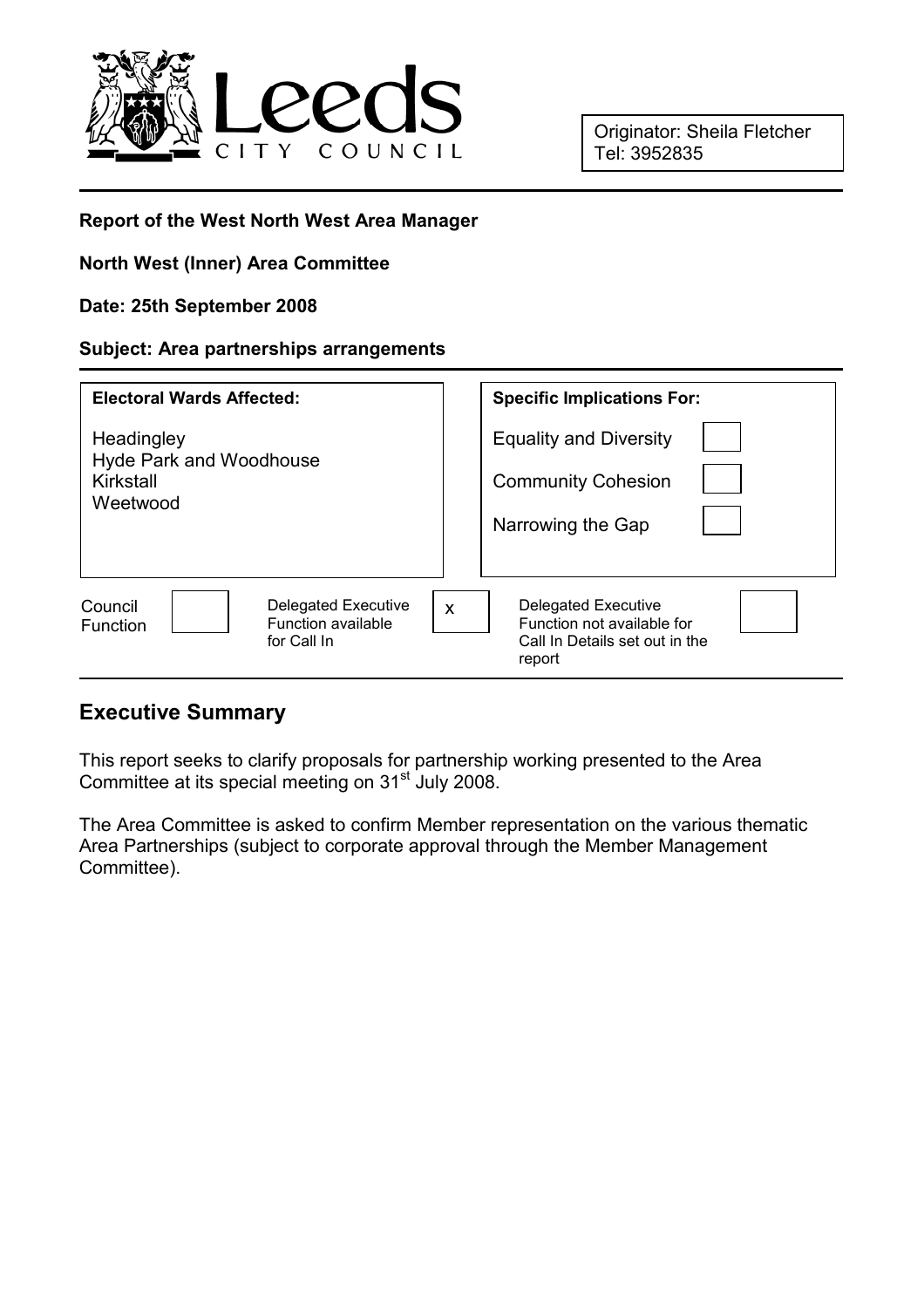## Purpose of this report

1 This report clarifies recommendations for local partnership working arrangements. These recommendations were agreed by Executive Board in November 2007. The recommendations take account of the proposals from the Area Management Review and opportunities to bring about greater levels of democratic accountability and involvement at a local level.

# **Background**

- 2 The council's new corporate planning framework aims to link the Vision for Leeds and the Local Area Agreement to strategic outcomes in a single Leeds Strategic Plan. As part of this framework, the Area Delivery Plans will be responsible for the achievement of strategic outcomes at a local level. To be effective, this will involve the need to engage partners such as the Police, ALMO and PCT as well as ensuring that the views and priorities of local people and stakeholders such as businesses and interest groups are taken into account.
- 3 The Executive Board have agreed that the way forward for partnership working is for Area Committees to provide a local governance and accountability framework for agreed partnership work through their new Area Delivery Plans. The expectation is that the Council and local agencies would give accountability for their actions to local people through the Area Committees.
- 4 Following this decision, The Leeds Initiative has agreed to support the nomination of an Elected Member from each Area Committee to the relevant area based thematic partnership. This is to strengthen the links between partnership working and Area Committees.

### Area based thematic partnerships

- 5 There are three 4 area partnerships currently in operation, linked to the Leeds Initiative. These are:
	- West North West Divisional Community Safety Partnership (DCSP)
	- West North West Children's Partnership
	- West North West Housing Partnership
	- West Jobs Enterprise and Training Partnership (JET).
- 6 Further area partnerships are likely to be developed shortly; these will include a Health and Wellbeing Partnership for example.
- 7 The Area Committee identified Chairs of sub-groups and forums at its meeting on 31<sup>st</sup> July and also identified the following members to act as champions for the specific themes dealt with by the partnership groups:
	- Children and Young People Cllr Ewen
	- Community Safety Cllr Bentley
	- Economy and Skills Cllr Yeadon
	- Health and Well-Being Cllr Chapman
	- Environment Cllr Matthews
	- Housing Cllr Hamilton
- 9. It is anticipated that full training and inductions will be arranged once the partnerships are established for the relevant Members.